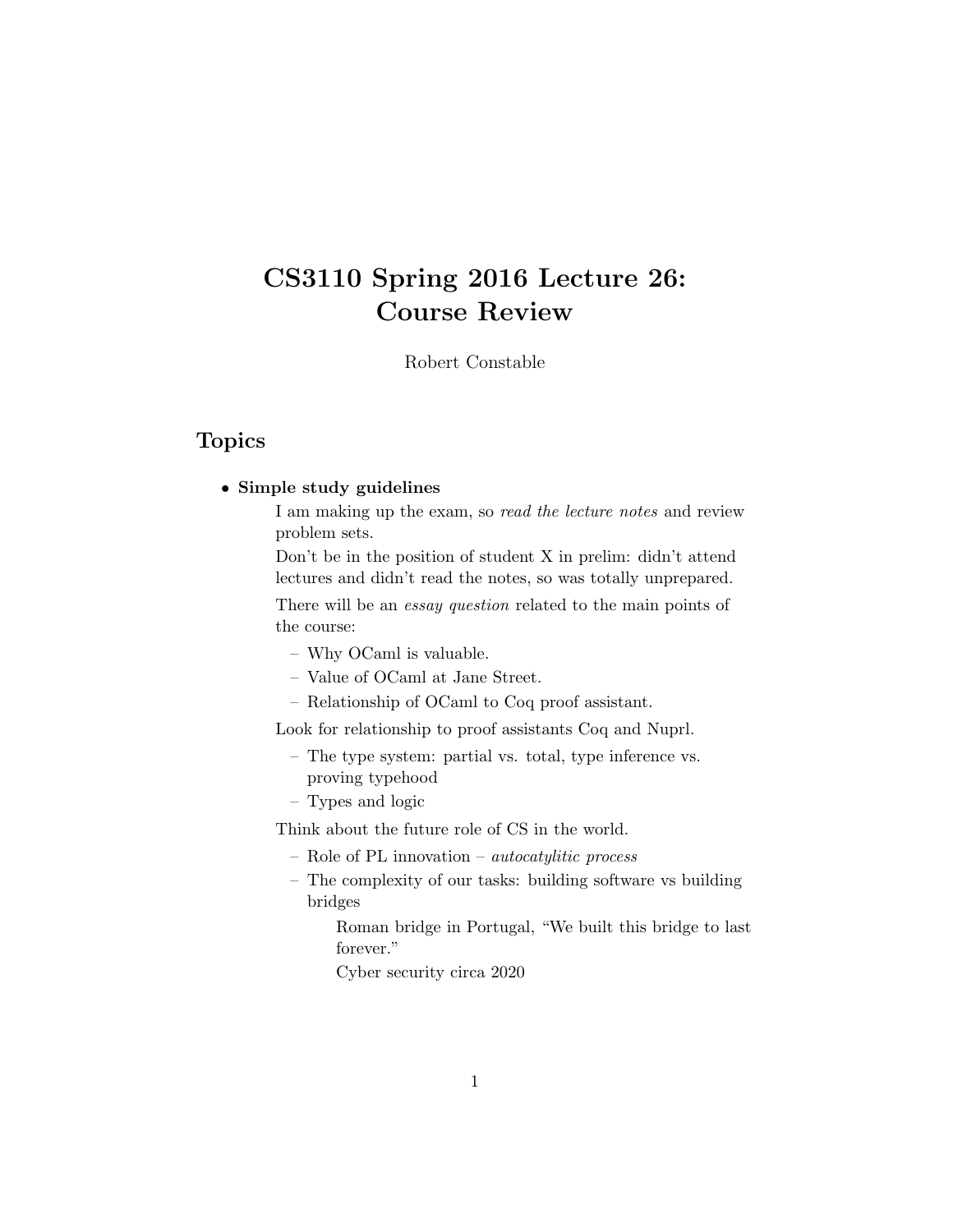• Logic and Types

- Here is how to solve ∼∼(α ∨ ∼α) (done on the blackboard and sketched below)
- There will be some question of the form "find a member of this type, if there is one, view the element as evidence (proof) that the typing relationship holds."
- Know what partial types are
- Know what dependent types are
- Think about the "broader roles of types" illustrated by the \$10M NSF Expeditions project for using Coq in CS education and the proposed \$15B for cyberphysical weapons systems.
- Problem set material.
- Ties to the major trusts and challenges of CS.

#### Logic example

$$
f : (\alpha \lor (\alpha \to \text{void})) \to \text{void} \rightarrow \text{void} \text{ by } \lambda(f.\_)
$$
  
\n
$$
f : (\alpha \lor (\alpha \to \text{void})) \to \text{void} \rightarrow \text{void} \text{ by applying } f
$$
  
\n
$$
\vdash (\alpha \lor (\alpha \to \text{void})) \rightarrow \text{void} \text{ by applying } f
$$
  
\n
$$
\vdash \alpha \lor (\alpha \to \text{void}) \text{ prove right side}
$$
  
\n
$$
x : \alpha \vdash \text{void} \text{ by applying } f \text{ again}
$$
  
\n
$$
\vdash \alpha \lor (\alpha \to \text{void}) \text{ by applying } f \text{ again}
$$
  
\n
$$
\vdash \alpha
$$
  
\nby x

The program is  $\lambda(f.\text{ap}(f;\text{R}(\lambda(x.\text{ap}(f;\text{L}(x))))))$ .

The extract of this proof done in Nuprl looks like this:

```
\lambda f. (f \left( \text{inr}(\lambda p. (f(\text{inl } p))))\right))
```
where  $f : \sim (P \vee (\sim P)) \equiv ((P \vee (\sim P)) \Rightarrow$  False) and p: P. The full proof of this in Nuprl can be found here [http://www.nuprl.org/MathLibrary/](http://www.nuprl.org/MathLibrary/LogicalInvestigations/theorem10.html) [LogicalInvestigations/theorem10.html](http://www.nuprl.org/MathLibrary/LogicalInvestigations/theorem10.html).

OCaml illustrates well the value of an expressive yet simple type system. Extending the system to include dependent types makes it vastly more expressive, capable of rendering most concepts from modern mathematics. To treat mathematics it is also critical to go beyond partial types and include the total types.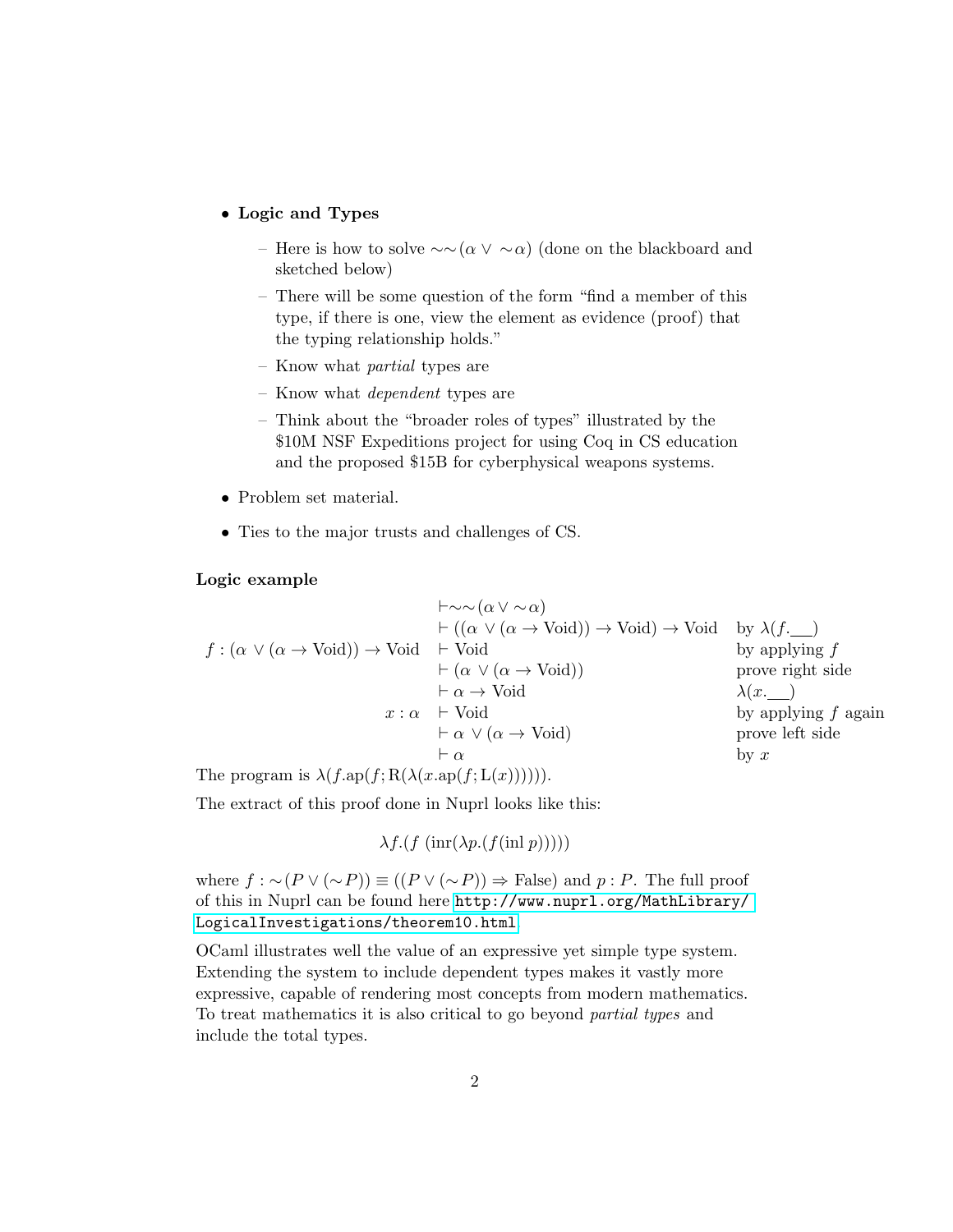One of the remarkable benefits of adding dependent total types is that it is possible to fully express constructive logic. Contrary to popular belief, this logic is more expressive and more general than so called classical logic based on "truth values." Instead of truth values, constructive logic is grounded in computational evidence. It includes classical (Boolean valued) logic as a special case. That is possible because the "classical logical operators" can be expressed using the constructive ones. For example  $\alpha \vee \sim \alpha$ , is expressed as  $\sim \alpha (\alpha \vee \alpha)$ . The classical existential quantifier is defined as  $\sim \forall x:\alpha \sim \beta(x)$ .

We briefly discussed *dependent types* since they are used in the Agda, Coq, Nuprl, and F<sup>∗</sup> proof assistants. In a previous version of the course we used the following dependent type only for specifications:  $x: \alpha$  where  $b(x)$  for  $b:\alpha \to \text{bool}$ . We mentioned that  $x:\alpha * \beta(x)$  is another useful dependent type.

We can "simulate" the dependent type  $x: \alpha$  where  $b(x)$  as follows. Consider the dependent type x: int where  $x \geq 0$ . We can get the effect using nat: fun  $x \to i f x < 0$  then -x else x. Here is OCaml code that uses this method.

# let nat = fun  $x \rightarrow if x < 0$  then  $-x$  else  $x$ ;; val nat : int  $\rightarrow$  int =  $\langle$ fun> # let rec add  $(x:int)(y:int)$ : int = if  $x = 0$  then y else (add  $(x-1)$  y) + 1;; val add : int  $\rightarrow$  int  $\rightarrow$  int =  $\langle$ fun> # add (nat (-5)) 6;;  $-$  : int = 11 # add  $(-5)$  6;; Stack overflow during evaluation (looping recursion?).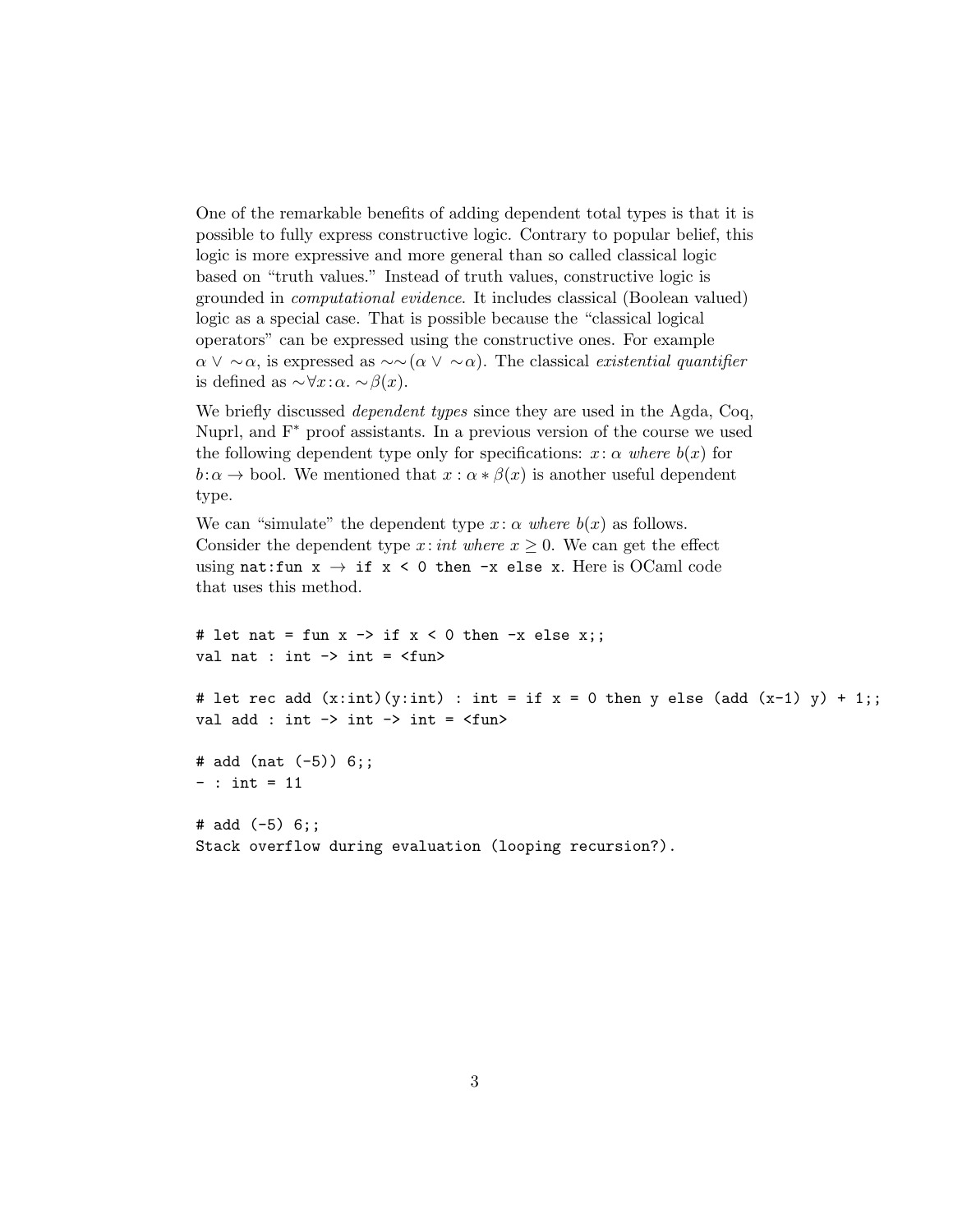## Topics definitely covered on the final exam

1. OCaml operational semantics. (Lecture 2)

In addition, we cover *lazy evaluation* as an option as discussed in comparing  $fix$  and  $efix$ . (Lecture 20)

Previous versions of the course included defining a function that counts the steps of evaluation for a simple subset of the language, e.g. OCalf.

- 2. OCaml types and type checking rules. (Lectures 3, 4, 6, 7, 21)
- 3. Definition of the constructive reals and the operations of addition and multiplication. Method for proving  $x \leq y$ , Lemma 2.18, and the method of creating an irrational number by diagionalization over the rationals, Theorem 2.19. (Lectures 11, 12, 13, 15)
- 4. Executing convex hull on a list of distinct real numbers. (Lectures 16, 17)
- 5. What is a proof assistant? What kinds of information were provided with the Nuprl proof assistant? (Lecture 5, 8, 9, 18, 19, 25)
- 6. Binary search tree operations. (Lectures 18, 19)
- 7. Understand the leader election in a ring protocol and 2/3 consensus. (Lectures 22, 23, 25)
- 8. How can consensus protocols fail to give answers? (Lectures 22, 23, 25)
- 9. What is a message sequence diagram? What is local order in such a diagram? What is the causal order relationship? (Lectures 22, 23, 25)
- 10. Be able to prove the agreement and validity properties for 2/3 consensus. (Lectures 22, 23, 25)